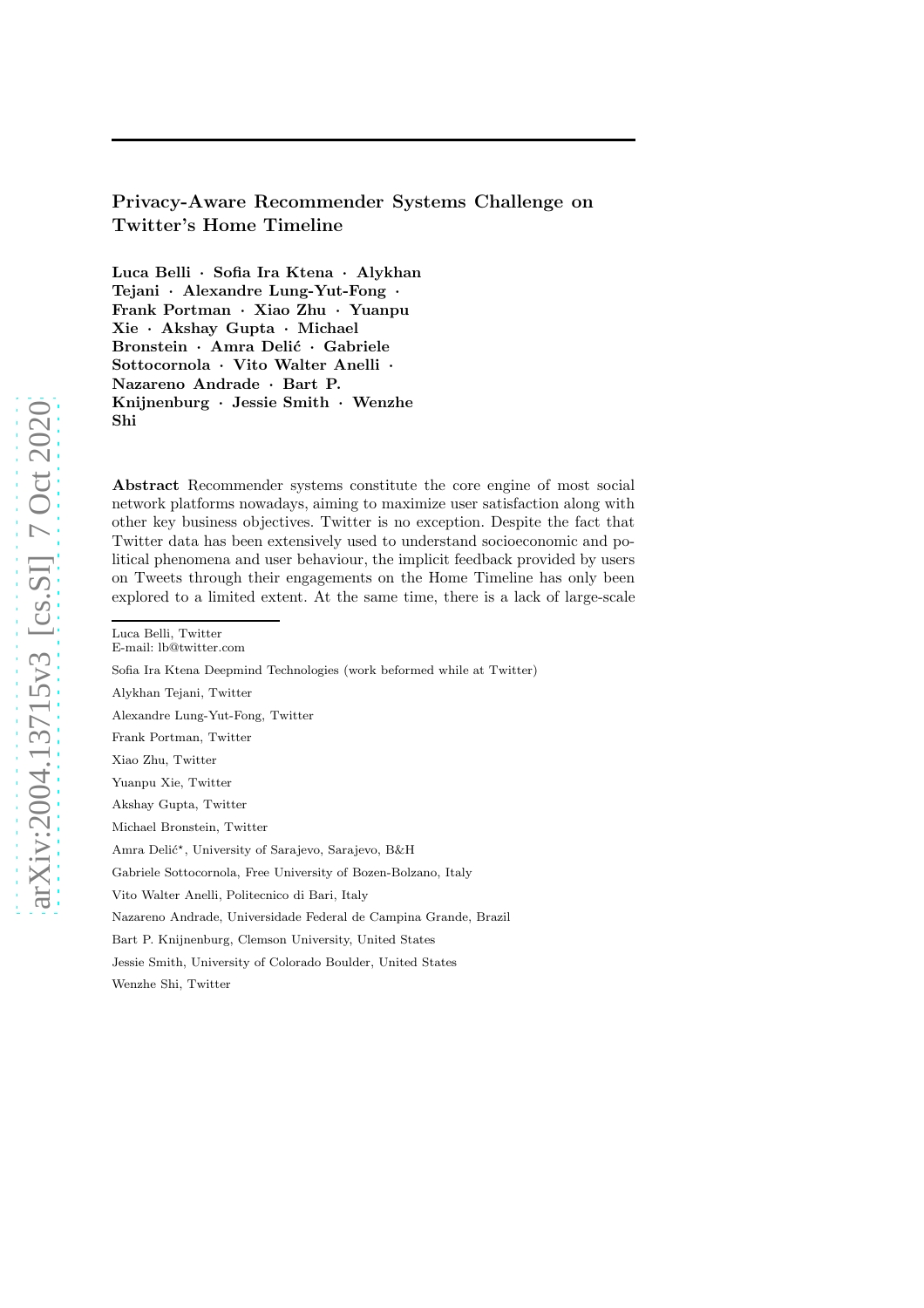public social network datasets that would enable the scientific community to both benchmark and build more powerful and comprehensive models that tailor content to user interests. By releasing an original dataset of 160 million Tweets along with engagement information, Twitter aims to address exactly that. During this release, special attention is paid to maintaining the dataset in sync with the Twitter platform. Apart from user privacy, this paper touches on the key challenges faced by researchers and professionals striving to predict user engagements. It further describes the key aspects of the RecSys 2020 Challenge that was organized by ACM RecSys in partnership with Twitter using this dataset.

Keywords privacy aware recommender systems · large-scale dataset · personalization · engagement prediction

# 1 Introduction

Twitter is what's happening around the world. The platform strives to keep users informed with relevant and healthy content at a global level. In the context of online information overload, it is extremely important for both producers of Tweets to reach the right (target) audience, and for consumers to be recommended the most relevant content (normally generated by the hundreds or thousands of people they follow). Twitter's Home timeline, the default starting point for most Twitter users, displays a stream of Tweets from accounts the user has chosen to follow on Twitter. Users can decide if they want Tweets to be displayed in a reverse chronological order, or if they want them algorithmically ranked. In the latter case, every Tweet is scored, with the score provided by a predictive model and indicating how interesting and engaging the content would be for the user.

Over the years, Twitter has been, and continues to be, a great motivation and source for a number of research works studying user behavior in social media platforms, and the effect of these platforms on the society as a whole. Some of the most prominent works analyzed topics such as the role of Twitter in the social communication [\[1\]](#page-13-0), how to use a global "mood" on Twitter to predict the stock market movements [\[2\]](#page-13-1), how to detect events [\[3\]](#page-13-2), or influenza pandemics by using content available on Twitter [\[4\]](#page-13-3), or even analyzing mental health issues of Twitter users [\[5,](#page-13-4)[6\]](#page-13-5).

However, it is not so often that we see work addressing or analyzing challenges of the core Twitter task, i.e., delivering relevant content to users. For instance, back in 2010 [\[7\]](#page-13-6), researchers introduced a learning to rank method to distinguish relevant from irrelevant Tweets that integrated information about the authority of the Tweet creator ("publisher"), and features of the Tweet. In [\[8\]](#page-13-7), a collaborative ranking method was proposed. The method accounted for user historical preferences of the content (i.e., Tweets), social relationships between users, as well as authority of the Tweet creator, and the quality of the Tweet content. Then, in [\[9\]](#page-14-0), a deep learning ranking algorithm that incorporated a time dimension, in order to rank tweets accounting for the time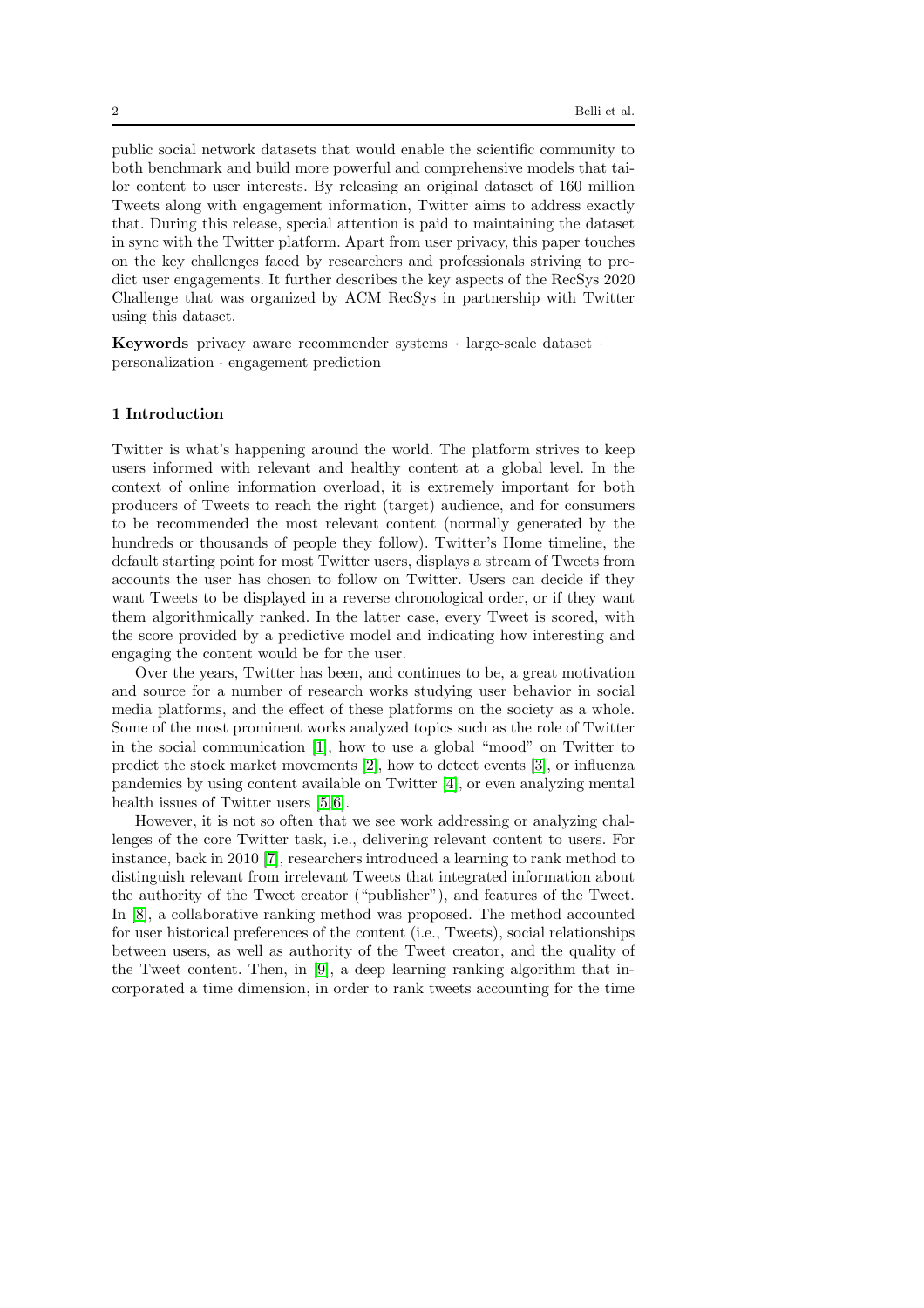of day when a user is active on Twitter was evaluated. Earlier work [\[10\]](#page-14-1) suggested a recommendation approach based on similarity between active user's Tweets and their friends' Tweets. With the Home timeline being one of the core products on the platform, the quality of the ranking model is of extreme importance, as it determines the quality of the user experience. People have more conversations and are more likely to come back to the platform when the timeline is optimized to show the most relevant Tweets first. Quality itself is a very personal concept that is hard to define. In this work, engagement is considered as a proxy for quality, i.e., the user interacts with the content if they value it. The goal of this paper is to invite and facilitate a broader research community to explore, within the scope of their interest, the task of delivering / recommending / ranking content such as Tweets, with all its peculiarities.

The task falls within the scope of engagement prediction / user satisfaction, which is omnipresent in recommender systems [\[11\]](#page-14-2). However, the feedback that is received from users on the displayed content is only implicit (as users do not exclusively rate Tweet relevance on their timeline). The lack of explicit feedback makes this an even harder task. In an effort to: a) address the lack of large public datasets for user engagement prediction, and b) advance the stateof-the-art in user recommendations with implicit feedback, we release a public dataset of 160 million samples from Twitter's Home timeline, split almost equally between positive and negative examples. To the best of our knowledge, this is the largest public dataset released by a social network platform. The dataset is shared with the RecSys community in the form of a challenge<sup>[1](#page-2-0)</sup>, paying special attention to user privacy. The release is compliant with existing privacy laws, since a) the dataset is only includes public Tweets, and b) any Tweets that are removed by users on the platform are removed from the dataset shortly thereafter. As a result, the size of the training dataset shrinks over time compared to the original release. In the context of the challenge, four different types of interaction (engagement) are considered: Like, Reply, Retweet and Quote Tweet. These interactions are described more elaborately in Section [2.](#page-3-0)

The main contributions of the paper are:

- A concise problem definition of delivering, recommending or ranking Tweets as the engagement prediction, i.e., a binary classification or a ranking problem.
- A set of challenges, general and specific ones for the presented task.
- A set of state-of-the-art approaches, serving as a starting point for the future research endeavors in dealing with the defined task.
- And finally, a detailed description of the publicly released dataset.

The rest of the paper is organized as follows, in section [2,](#page-3-0) the problem is defined, section [3](#page-4-0) introduces the key challenges, section [4](#page-5-0) provides an overview of the state of the art approaches, while in section [5,](#page-8-0) we describe the RecSys Challenge 2020 as an instrument for inviting the research community to participate in this compelling task facilitated by the publicly released large-scale

<span id="page-2-0"></span><sup>1</sup> <http://www.recsyschallenge.com/2020/>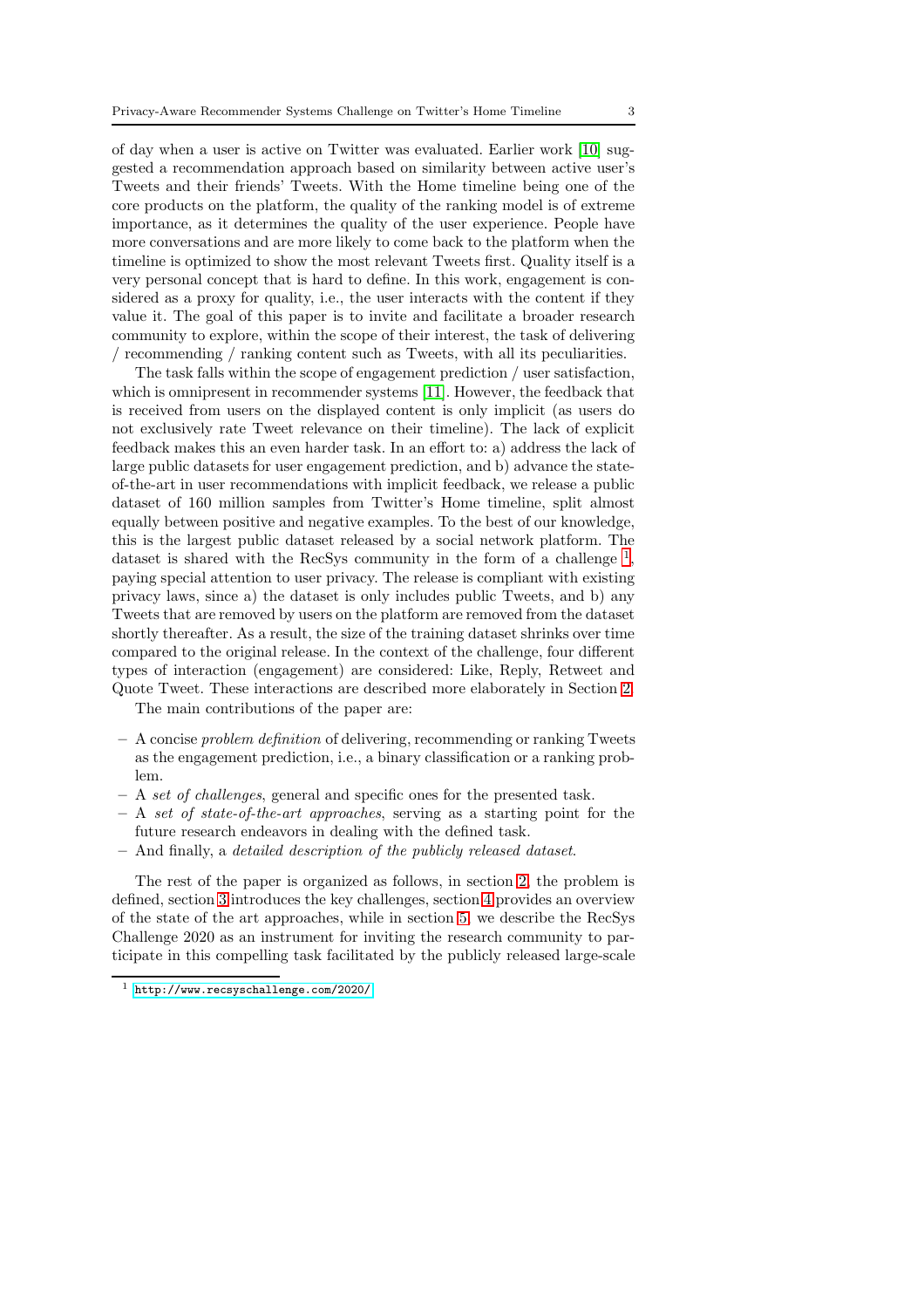dataset. The paper is concluded with a summary and the future directions in section [6.](#page-13-8)

# <span id="page-3-0"></span>2 Problem definition

Recommender systems optimize for different objectives in different contexts. In an online marketplace, for example, the number of product views or clicks might be the target variable, while in display advertising, conversions might be considered. In many of these cases, the recommender system does not directly optimize for the business objective, e.g., revenue or user retention, but rather a proxy metric like the ones mentioned above. At Twitter, we are mostly interested in engagements on the Home timeline, which is where users see a stream of Tweets from accounts they have chosen to follow, as well as content produced by users outside of their immediate network that is considered relevant to their interests.

In general, engagement prediction can be formulated either as a binary classification problem (i.e., will the user engage with the content or not), or as a ranking problem (e.g., is the user more likely to engage with this content in comparison to other content candidates). In the former case, predictions will be pointwise, meaning that each candidate will have its own score, normally ranging between 0 and 1 in order to correspond to the probability of engagement. In the latter case, the approaches can be pointwise, pairwise or listwise [\[12\]](#page-14-3).

Let U be a set of users and I a set of items. For each user  $u \in U$  we aim to discover a total ordering over  $\mathcal{I}$ , where  $i \succ_u i'$  implies that i is preferred to i' for u. The goal is to learn a ranking function f, defined such that  $f: U \times I \to \mathbb{R}$ preserves the preference order as much as possible. That is, given a user  $u$ , for all  $i \succ_u i'$ , we want f to satisfy  $f(u, i) \succ_u f(u, i')$ .

In pointwise approaches, each item is assumed to have an ordinal score. Ranking can, then, be formulated as a regression problem in which the absolute value of each item is estimated as an absolute quantity. Such techniques do not consider the interdependency across items. In pairwise approaches, the ranked list is decomposed into a set of item pairs. Ranking is, therefore, considered as the classification of pairs of items, such that the classifier is trained by minimizing the number of misorderings in ranking. Listwise approaches take the entire ranked list of items for each query as a training instance. As a direct consequence, these approaches are able to differentiate items from different queries, and consider their position in the output ranked list at the training stage.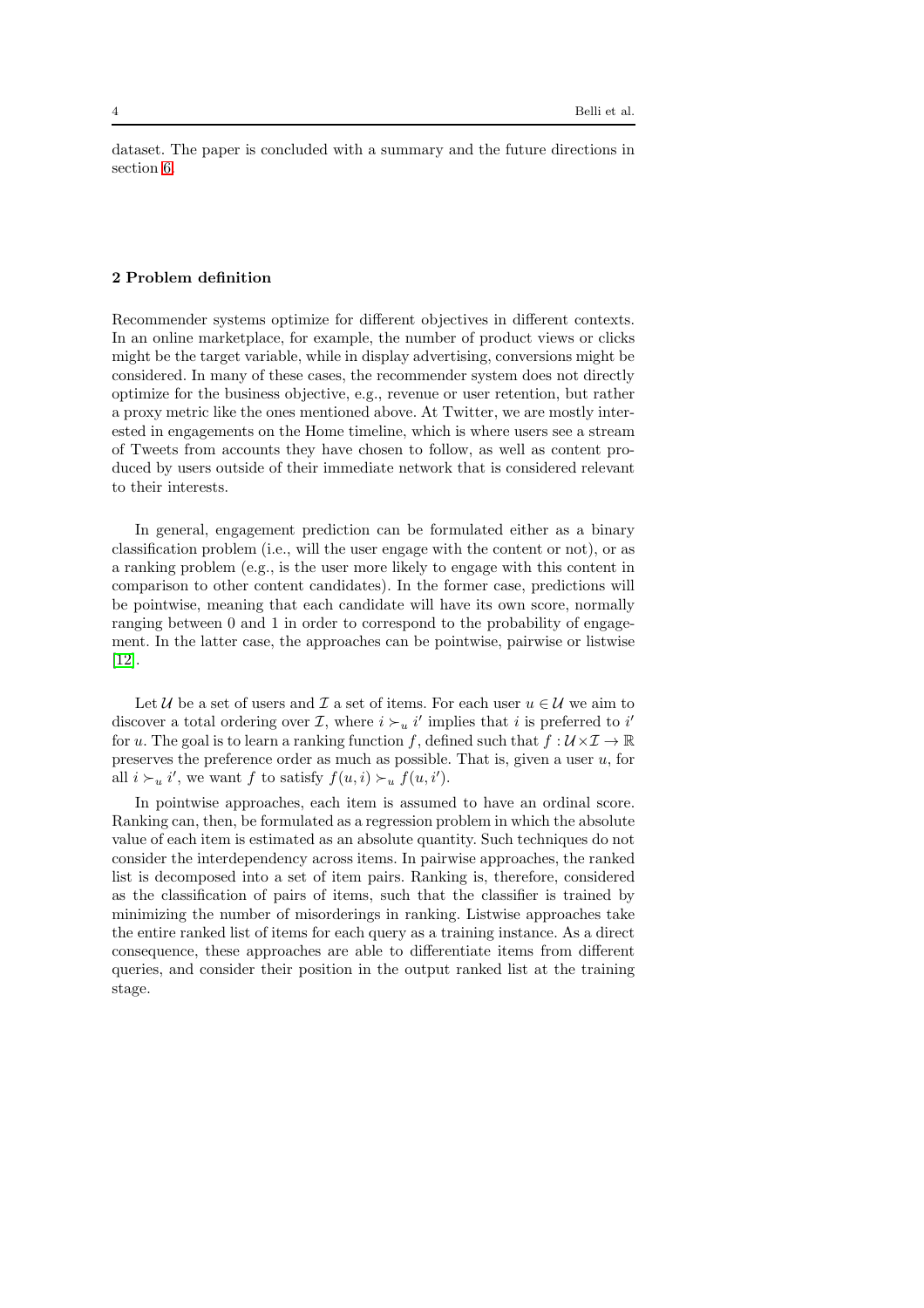## <span id="page-4-0"></span>3 Key Challenges

Recommending the most relevant Tweet for the user's timeline turns out to be a difficult problem to tackle at scale. This section summarizes the main challenges that must be addressed in this endeavour.

## 3.1 Sampling

Every day, hundreds of millions of users log in to Twitter to engage with the existing content or to create new content. Using the total number of Tweets that have been created since the launch of the platform[2](#page-4-1) would be intractable and massively expensive computationally, therefore modelers need to consider their sampling strategy carefully. As an example, it is often reasonable to sample candidates from the most recent past (limited to a fixed time window).

# 3.2 Label Imbalance

Users tend to engage with only a fraction of the Tweets displayed on their timeline. This translates to a problem of class imbalance, especially when there is no negative downsampling performed as part of the training pipeline.

## 3.3 Social Graph

The social follow graph, i.e., the graph that contains the information about which user follows whom, provides very valuable contextual features for the engagement prediction task at hand. Previous work on smaller datasets has demonstrated performance gains by leveraging this graph structure between users [\[13\]](#page-14-4). Given the hundreds of millions of users that are active on Twitter, such approaches are not as straightforward or even feasible to adopt. Some users might like a certain author more than others, and storing such information makes the problem quadratic in the number of users.

#### 3.4 Language

The language on Twitter is much less formal and loosely defined. It is not uncommon for users to Tweet in multiple languages, sometimes within the same Tweet. This makes the use of pre-trained language models, such as Word2Vec [\[14,](#page-14-5)[15,](#page-14-6)[16\]](#page-14-7) and BERT [\[17\]](#page-14-8), more challenging. Even the use of hashtags (used to categorize a Tweet by topic) might be difficult to interpret and process. As an example, consider hashtags created by concatenating multiple words.

<span id="page-4-1"></span> $^2\,$ https://twitter.com/jack/status/20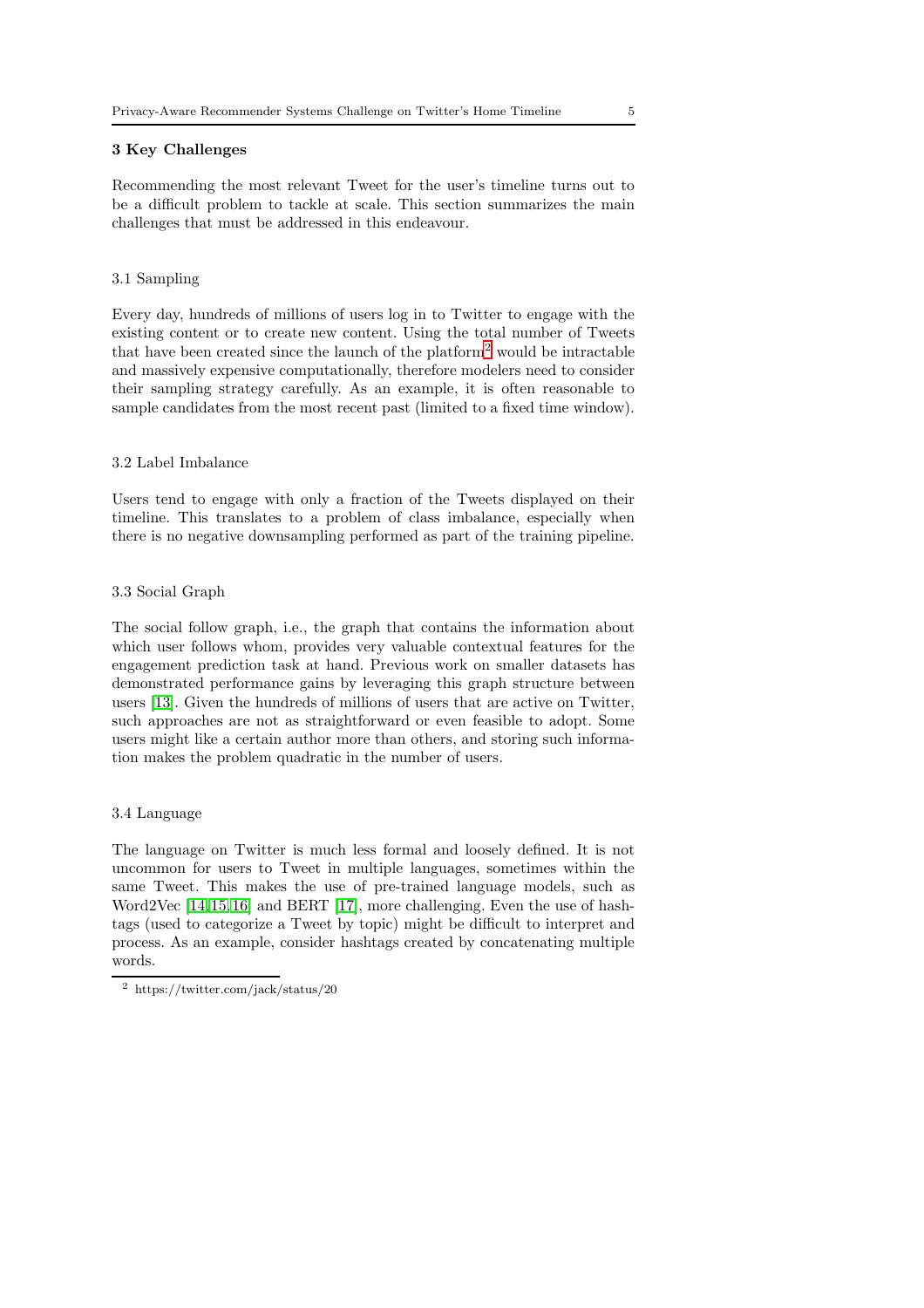# 3.5 Data Shift

The conversation on Twitter can change rapidly. Novel hashtags might be trending as a response to real-world events, or the same ones might mean different things at different times. Trained models might become stale very quickly. One way that this problem can be mitigated is described in [\[18\]](#page-14-9): by introducing embeddings (e.g., at the user or content level) that are trained more often than the rest of the models.

## 3.6 Engineering considerations

Finally we must consider the trade-offs between model capacity (to what extent the model is able to correctly predict the preferences of all the users) and model size, which increases resources, utilization and latency. Given the real time nature of Twitter, the speed of prediction is a key factor for any production model.

#### 3.7 Metrics vs Intrinsic Value

It is also worth noting that the (personal) intrinsic value of a recommendation and the metric used to measure it might diverge. While engagement is the main metric used in industry, it might not fully represent the quality of engagement [\[11\]](#page-14-2). One example of this would be people replying to very polarized content with inflammatory comments to express their disagreement. While the engagement metric went up, the user probably found negative value in the recommendation.

## <span id="page-5-0"></span>4 State-of-the-art

We are now going to describe some of the state of the art techniques that have been adopted for recommendation problems.

## 4.1 CTR model architectures

The Neural Collaborative Filtering (CF) model for implicit feedback (only available feedback is engagement) was proposed in [\[19\]](#page-14-10). Each user and item is initially represented as a sparse input and embedded to a latent representation. This is achieved via a fully connected layer that projects the sparse representation to a dense vector. The user embedding and item embedding are then fed to a multi-layer neural architecture, to map the latent vectors to prediction scores. Each layer of the neural CF layers can be customized to discover certain latent structures of user–item interactions. The final output layer is the predicted score and a standard log loss is used for the optimization. Even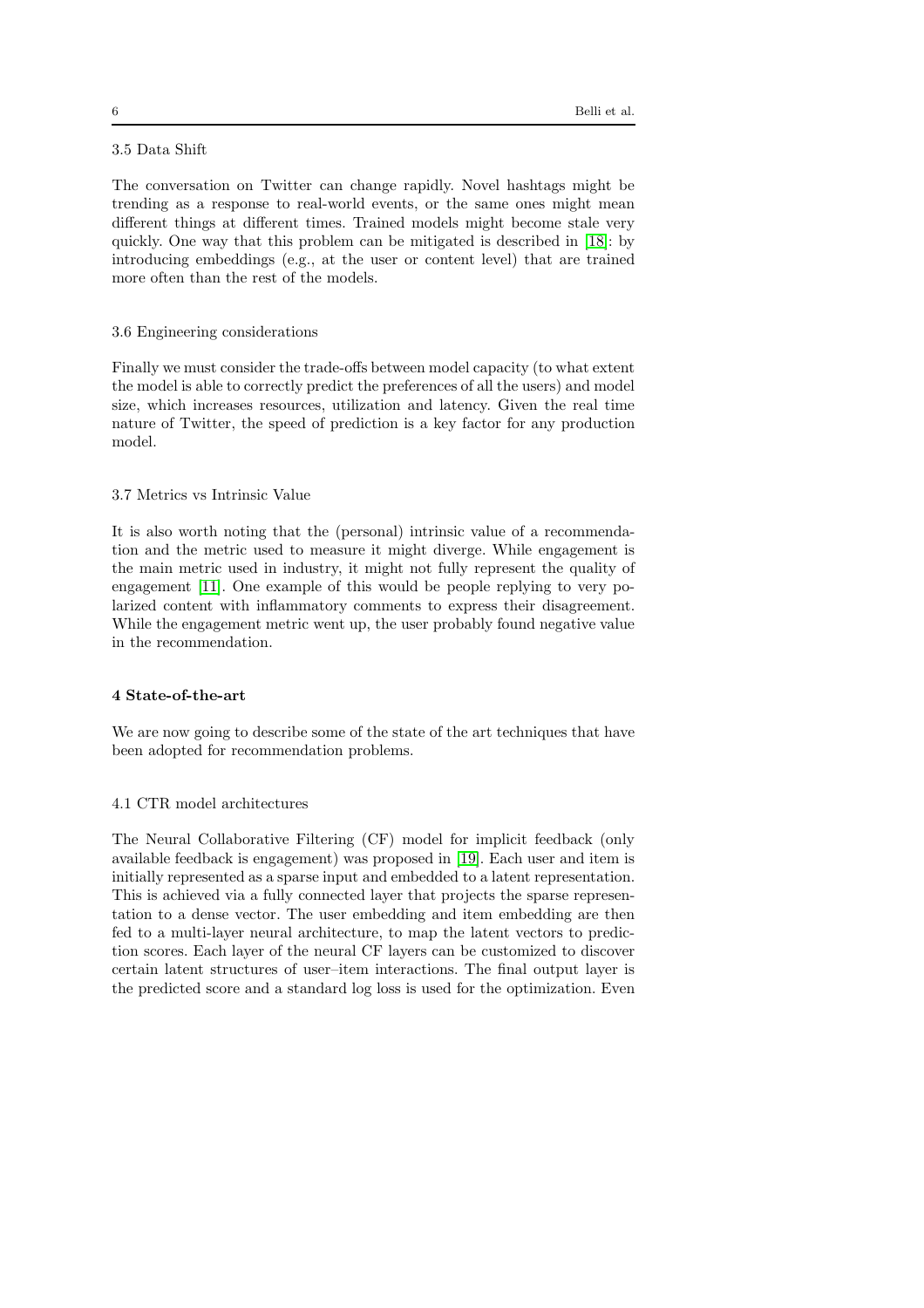though this work claims that content features can be used to represent users and items to address the cold-start problem, in fact, only their corresponding identities are used as input features in the form of one-hot encodings.

The Wide and Deep model [\[20\]](#page-14-11) consists of a wide component and a deep component. The former is a generalized linear model that handles cross-product transformations / interactions between binary features. The deep component is a feed forward neural network that handles sparse, high-dimensional categorical features, by first embedding them into a low-dimensional and dense real-valued vector (of dimensionality  $O(10)$  to  $O(100)$ ), and concatenates those with the continuous features. Continuous real-valued features are normalized to  $[0, 1]$  by mapping a feature value x to its cumulative distribution function  $P(X \leq x)$ , divided into  $n_q$  quantiles. The normalized value is  $\frac{i-1}{n_q-1}$  for values in the  $i^{th}$  quantile. Quantile boundaries are computed during data generation.

The Deep FM model [\[21\]](#page-14-12) emphasizes both low- and high-order feature interactions by combining the power of factorization machines (FMs) for recommendations and deep learning for feature learning. In other words, this model consists of an FM component and a deep component. The FM component is described by:

$$
y_{FM} = \langle w, x \rangle + \sum_{j_1=1}^d \sum_{j_2=j_1+1}^d \langle V_i, V_j \rangle x_{j_1} \cdot x_{j_2}
$$

where d is the dimensionality of the input vector, while  $x_{j_1}, x_{j_2}$  are the vector representations of fields  $j_1$  and  $j_2$ , respectively (field here corresponds to a categorical or continuous variable).  $V_i$  and  $V_j \in \mathbb{R}$  are latent factors that allow the model to learn a representation whenever  $i$  or  $j$  appear in the data record, removing the constraint that both features  $i$  and  $j$  need to be present to train the parameter of their interaction. In the above equation,  $\langle w, x \rangle$  reflects the importance of order-1 features, while the second term represents the impact of order-2 feature interactions.

The deep component is a standard feed-forward neural network. In this network structure, the embeddings of the different fields/categories are all of the same size  $k$ . Furthermore, the latent feature vectors  $(V)$  serve as learned network weights and are used to compress the input field vectors into the embedding vectors. It is worth highlighting that the FM and deep components share the same feature embedding, which brings two important benefits: 1) it learns both low- and high-order feature interactions from raw features; 2) there is no need for expertise feature engineering of the input, as required in Wide & Deep model.

The Deep & Cross network [\[22\]](#page-14-13) explicitly applies feature crossings at each layer and learns highly non-linear interactions of bounded degrees. In contrast to the wide-and-deep model, which hinges on a proper choice of cross features, this approach does not require manual feature engineering and has low computational cost. Similar to [\[23\]](#page-14-14), an embedding is obtained for each category, where a category can be e.g., a country. At each layer  $x_{l+1}$ , feature crossing is guaranteed by multiplying its input  $x_l$  with the original feature vector  $x_0$ ,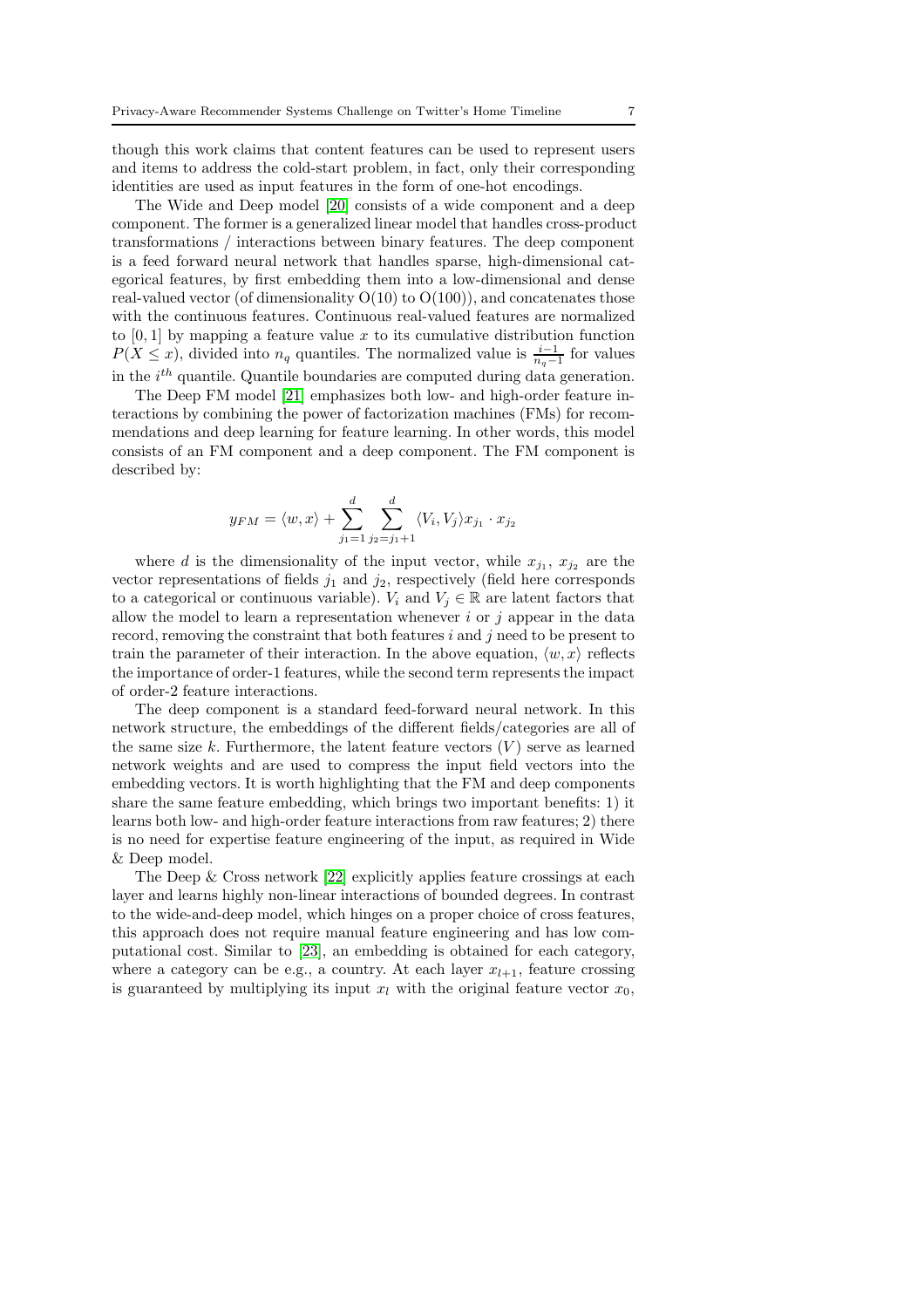leading to a highest polynomial degree of  $l + 1$  for an l-layer cross network. At the last layer, the output of the cross network and a deep network are concatenated and a standard log loss with regularisation is used. The cross network shares the spirit of parameter sharing as the factorization machine model and further extends it to a deeper structure, while the number of parameters in a cross network only grows linearly with the input dimension.

xDeepFM [\[24\]](#page-14-15) can learn certain bounded-degree feature interactions explicitly, while implicitly learning arbitrary low- and high-order feature interactions. The embedding layer in this model operates in a similar manner with the Deep & Cross and DeepFM models, in the sense that each field is embedded in a vector of the same dimensionality. One observation made by [\[24\]](#page-14-15) is that the Deep & Cross network learns a special type of high-order feature interactions, where each hidden layer is a scalar multiple of  $x_0$ . On the contrary, in each layer of xDeepFM higher order interactions are computed using the Hadamard product between  $X_0$  and  $X_l$ . In particular, for hidden layer l with  $H_l$  feature vectors, the output is calculated as:

$$
X_{h,*}^l = \sum_{i=1}^{H_{l-1}} \sum_{j=1}^m W_{ij}^{k,l} (X_{i,*}^{l-1} \circ X_{j,*}^0)
$$

where  $m$  is the number of fields/categories (e.g., user id, interests, gender etc.),  $1 \leq h \leq H_l$  and  $W^{k,l} \in \mathbb{R}^{H_{l-1} \times m}$  is the parameter matrix for the h-th feature vector. Hence, the output of the *l*-th layer is also a matrix  $X_l \in \mathbb{R}^{H_l \times D}$ , with  $D$  being the dimensionality of the field embedding.

In the DLRM system [\[23\]](#page-14-14), each categorical feature is represented by an embedding vector of the same dimension  $D$ , as previously done in Deep  $\&$ Cross and xDeepFM models. Unlike other architectures, the continuous features are transformed by a multi-layer perceptron (MLP), which yields a dense representation of the same length as the embedding vectors.

The model also computes second-order interactions of different features explicitly, following the intuition for handling sparse data in FMs [\[25\]](#page-14-16), optionally passing them through MLPs. This is done by computing the dot product between all pairs of embedding vectors and processed dense features. These dot products are concatenated with the original processed dense features and post-processed with another MLP (the top or output MLP), and fed into a sigmoid function to yield a click probability. DLRM interacts embeddings in a structured way that mimics factorization machines to significantly reduce the dimensionality of the model by only considering cross-terms produced by the dot-product between pairs of embeddings in the final MLP.

#### 4.2 Hashing

In [\[26\]](#page-14-17), feature hashing to regulate the size of the CTR model is used. The idea behind hashing is to reduce the number of values a feature can take by projecting it to a lower dimensional space. This is a commonly used strategy for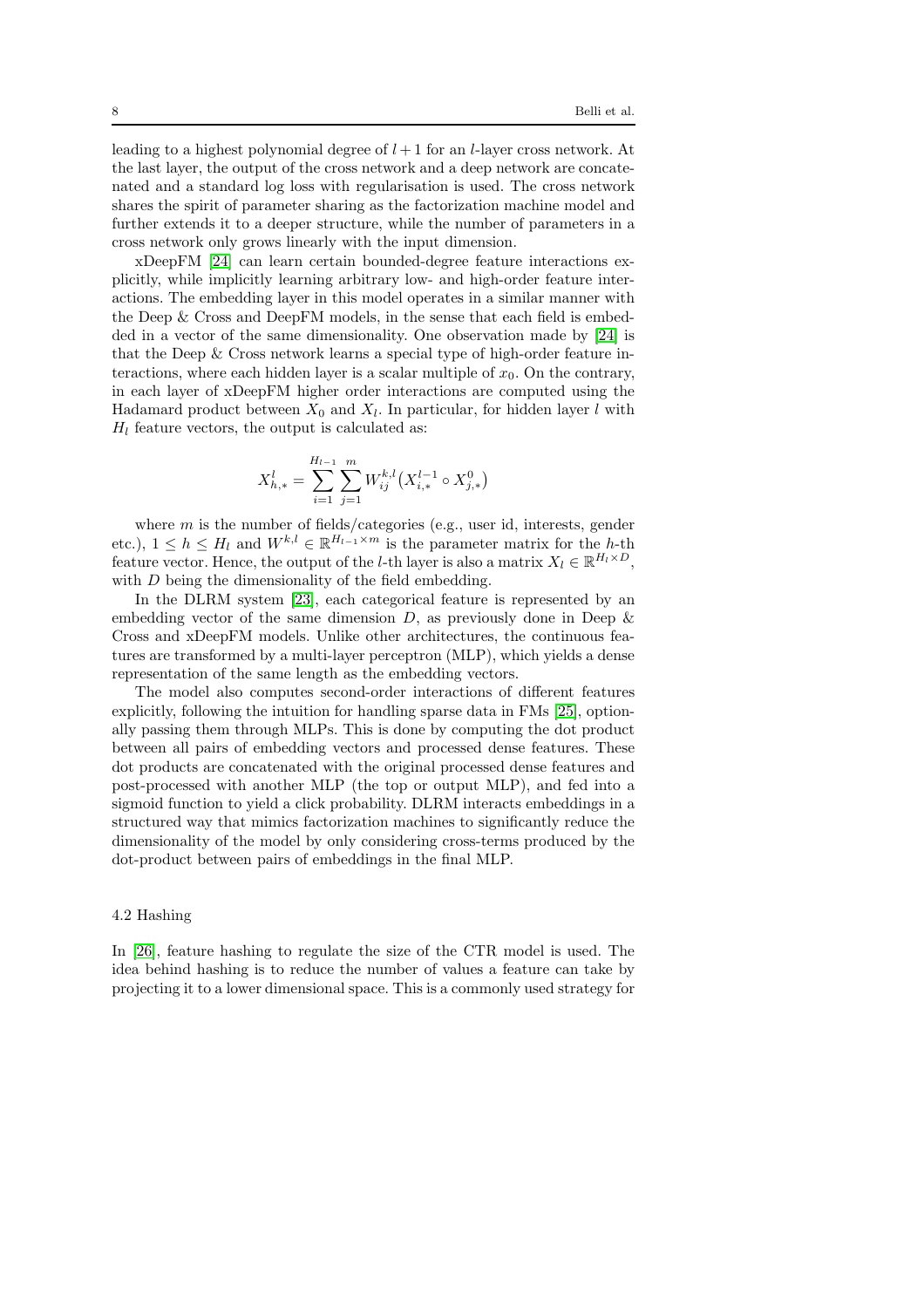ID features and there are two major strategies for hashing. The first approach hashes each feature  $f_i$  into a  $d_{f_i}$  dimensional space and concatenate the codes, resulting in  $\sum_i d_{f_i}$ . The alternative approach hashes all features into the same space, when a different hash function can be used for each feature.

A collision between two frequent values can lead to a degradation in the log likelihood. An interesting point made in [\[26\]](#page-14-17) is regarding using multiple hash functions. This is to alleviate the potential issue of degradation, in a similar manner that the Bloom filter operates [\[27\]](#page-14-18), by replicating each value using different hash functions.

### 4.3 Handling continuous features

Normalization is considered an important step for continuous features and the approach used in [\[20\]](#page-14-11) mapped features to the [0, 1] range by splitting their cumulative distribution function into  $n_q$  quantiles. The quantile boundaries are computed during data generation. [\[26\]](#page-14-17) also uses quantization of the continuous features before feeding them to the prediction model. Even though it is not exactly a normalization approach, Facebook's DLRM transforms the continuous features using a multi-layer perceptron (MLP), in order to yield a dense representation of the same length as the embedding vectors used for the categorical features.

## <span id="page-8-0"></span>5 RecSys 2020 Challenge

Twitter has partnered with ACM RecSys to sponsor the 2020 challenge. The task of the challenge is user engagement prediction, as described in Section [2.](#page-3-0) As part of the challenge, participants are invited to train a model on the data that is publicly released and to beat the baseline that is made available.

#### 5.1 Dataset description

An engagement dataset is openly released<sup>[3](#page-8-1)</sup>. The dataset comprises of (approximately) 160 million possible engagements sampled over one week. Another 40 million are sampled from the following week and split evenly in half for validation and testing.

#### 5.1.1 Input features

The dataset features are described in detail in Table [1.](#page-9-0)

The features are divided into three separate feature groups: user-, Tweetand engagement features. There are two instantiations of user features, one for the author (producer) and one for the reader (consumer) of the Tweet. Tweet

<span id="page-8-1"></span><sup>3</sup> <http://recsys-twitter.com/>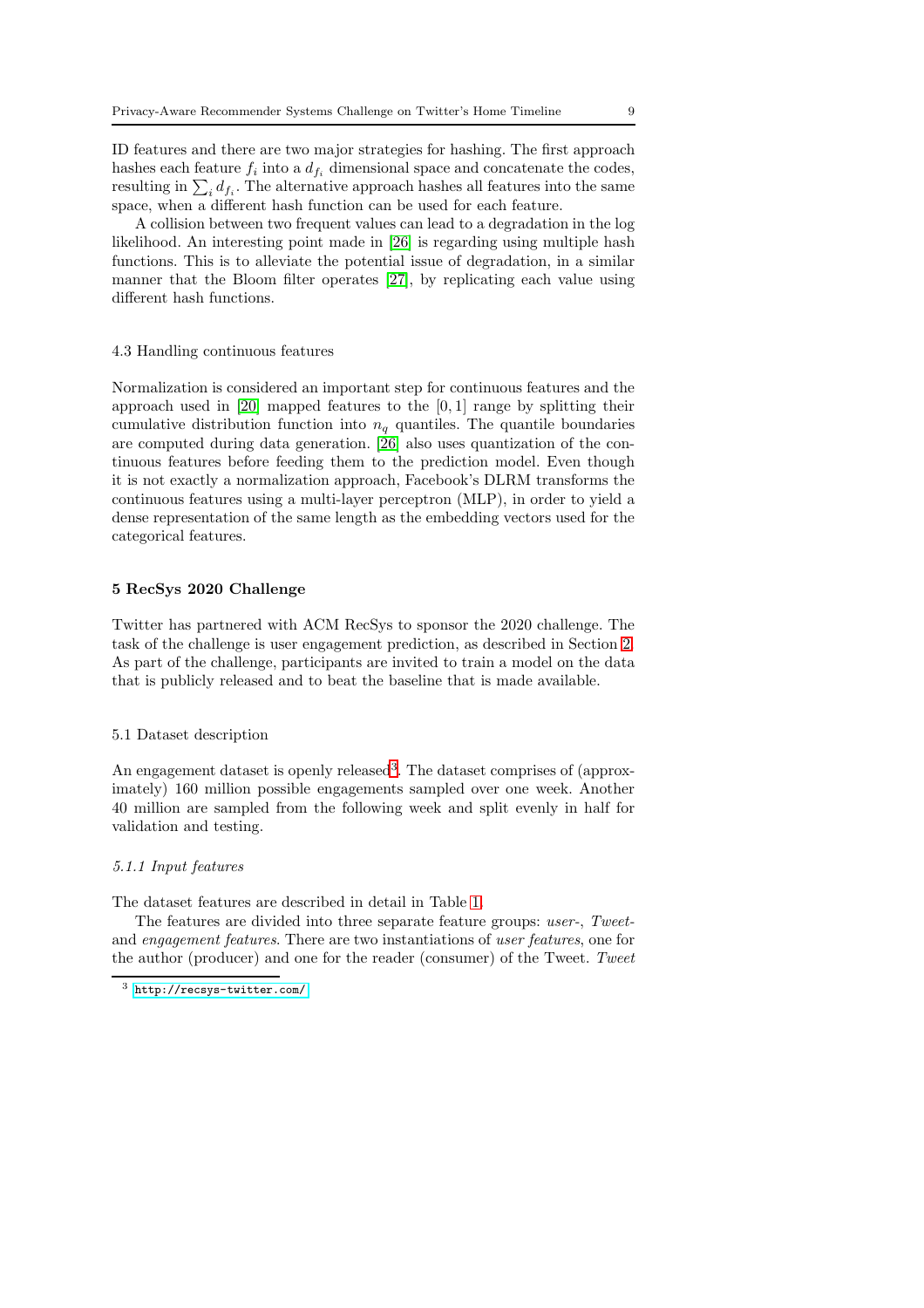features group all the attributes describing the original Tweet, that is possibly engaged with by the consumer. Finally, the engagement features contain all the details of the engagement itself.

|                            | Feature name                     | Feature type       | Feature description                                                             |
|----------------------------|----------------------------------|--------------------|---------------------------------------------------------------------------------|
|                            | userId                           | string             | User identifier (hashed)                                                        |
|                            | follower count                   | int                | Number of followers of the user                                                 |
| User features              | following count                  | int                | Number of accounts this user is following                                       |
|                            | is verified                      | bool               | Is the account verified?                                                        |
|                            | account creation timestamp in ms | int                | Unix timestamp (in seconds) of the creation time of the account                 |
|                            | tweetId                          | string             | Tweet identifier (hashed)                                                       |
|                            | presentMedia                     | list/string]       | Tab-separated list of media types; media type can be in (Photo, Video, Gif)     |
|                            | presentLinks                     | list/string/       | Tab-separated list of links included in the tweet (hashed)                      |
| Tweet features             | presentDomains                   | list/string]       | Tab-separated list of domains (e.g. twitter.com) included in the tweet (hashed) |
|                            | tweetType                        | string             | Tweet type, can be either Retweet, Quote, Reply, or Toplevel                    |
|                            | language                         | string             | Identifier corresponding to inferred language of the tweet                      |
|                            | tweet timestamp                  | int                | Unix timestamp, in seconds of the creation time of the Tweet                    |
|                            | tweet tokens                     | list/int           | Ordered list of Bert ids corresponding to Bert tokenization of Tweet text       |
|                            | tweet hashtags                   | <i>list/string</i> | Tab-separated list of hashtags present in the tweet                             |
|                            | reply engagement timestamp       | int                | Unix timestamp, in seconds, of the Reply engagement if one exists               |
|                            | retweet engagement timestamp     | int                | Unix timestamp, in seconds, of the Retweet engagement if one exists             |
| <b>Engagement</b> features | quote engagement timestamp       | int                | Unix timestamp, in seconds, of the Quote engagement if one exists               |
|                            | like engagement timestamp        | int                | Unix timestamp, in seconds, of the Like engagement if one exists                |
|                            | engageeFollowsEngager            | bool               | Does the account of the engaged tweet author follow the account that            |
|                            |                                  |                    | has made the engagement?                                                        |

<span id="page-9-0"></span>Table 1 List of features provided for the challenge dataset

## 5.1.2 User privacy

Previous dataset releases have disclosed private information in a anonymized format. However, user- and item anonymization has proven ineffective to linkage attacks (e.g., [\[28\]](#page-14-19) and [\[29\]](#page-15-0)) that de-anonymize the data by joining with publicly available datasets on seemingly innocuous features.

In contrast, this dataset contains public Tweets that are accessible via the Twitter API[4](#page-9-1) . No private information is disclosed. To further increase the difficulty of misusing the dataset, we took extra steps described in following sections. The goal was to provide a dataset that is useful and stimulating for researchers, while at the same time preventing anyone from learning private information about users.

Developer policy and IRB The use of the dataset is subject to Twitter's De-veloper Policy<sup>[5](#page-9-2)</sup>, which, among other things, restricts "off-Twitter matching" to data that has been directly provided by the person and/or public data. This would prevent researchers from using the dataset to conduct inference attacks on private datasets.

We also encourage researchers to discuss any use of the dataset outside the context of the RecSys Challenge with their local ethics review board, if available. For instance, we note that U.S. Academic and Government researchers would be required to apply for Institutional Review Board approval to use the dataset. Most uses of the dataset would qualify for "exempt review" under Category 4 of federal IRB guidelines ("Secondary research for which consent is not required: Secondary research uses of identifiable private information or identifiable biospecimens").

<sup>4</sup> https://developer.twitter.com/

<span id="page-9-2"></span><span id="page-9-1"></span><sup>5</sup> https://developer.twitter.com/en/developer-terms/policy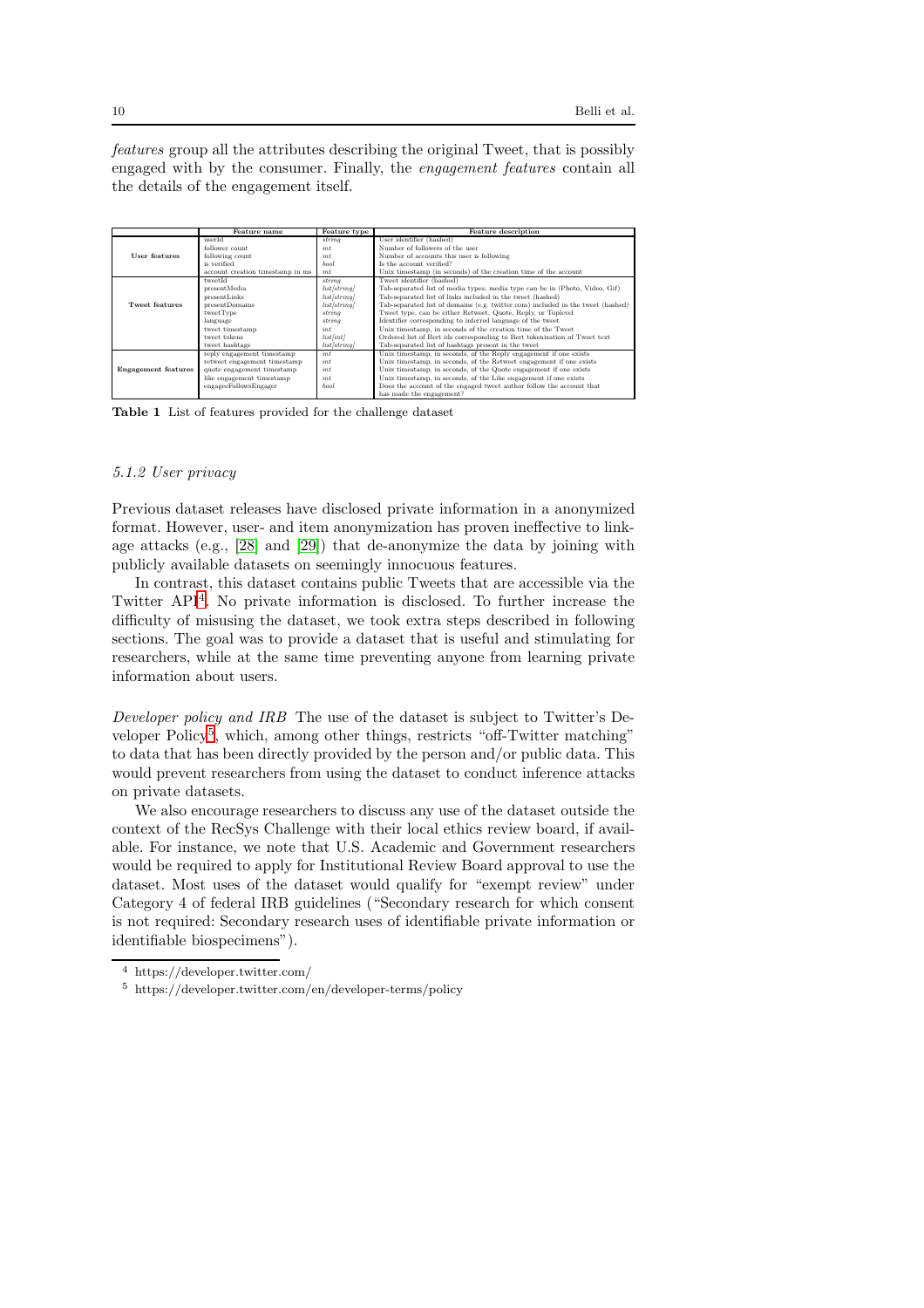Creating pseudo-negative features For public profiles, all Tweet engagements are public. This made it easy for us to create the first half of the dataset, i.e., the positive examples of engagements. We also wanted to give examples of negative interactions (i.e., this user did not engage with this item), but disclosing this information will create a privacy leak. Negative examples are items the user might have seen but not engaged with. However, a set of such examples would reveal what content was seen by users—this is private information. To get around this, we created the pseudo-negative dataset as follows: for each user we considered all the Tweets that were created by their followers in the considered timeframe and removed the positive examples (i.e., the Tweets that were engaged with). We sampled from the set of remaining Tweets, which does not distinguish between negative examples (items the user saw and did not engage with) and items the user did not see, thereby effectively protecting this private information.

Scrubbing deleted content A novel challenge we encountered in the creation of the dataset was to keep it continuously synced with the Twitter platform. This means that if a user deletes a Tweet and/or their profile (or makes it private), this has to be reflected in the dataset. While we acknowledge that a shared and static dataset is fundamental for the reproducibility of the research, we wanted to prioritize user's choice.

The way we are solving this problem is by keeping the dataset on the website constantly updated. A change in the system will be promptly reflected in the publicly available dataset. The challenge competitors are required to make the necessary changes in the data they have already downloaded in order to keep them compliant. This requirement is also reflected in Twitter's Developer Policy. To facilitate the task, we are also going to provide a list of the deleted user/Tweet ids. This process makes the whole dataset dynamic (including the validation and test set, used for scoring). Given the size of the dataset, it is very unlikely that the scrubbing will results in a meaningful reduction in dataset size.

Handling text features Since providing raw Tweet text could make the reconstruction of the dataset immediate, we tokenized the text and provided the IDs of each token according to BERT. Special attention was given to links. We provide both the hash of the full link and the hash of the top level domain.

On top of this, we also hashed user- and Tweet identifiers, preventing researchers from simply looking up the Tweet text via the Twitter API. While we recognize that de-anonymization and hence the full reconstitution of the dataset is possible (and likely), we take this measure as a means to discourage misuse of the dataset. It is worth noting again that the original dataset was public already, hence any de-anonymization would not reveal any private information.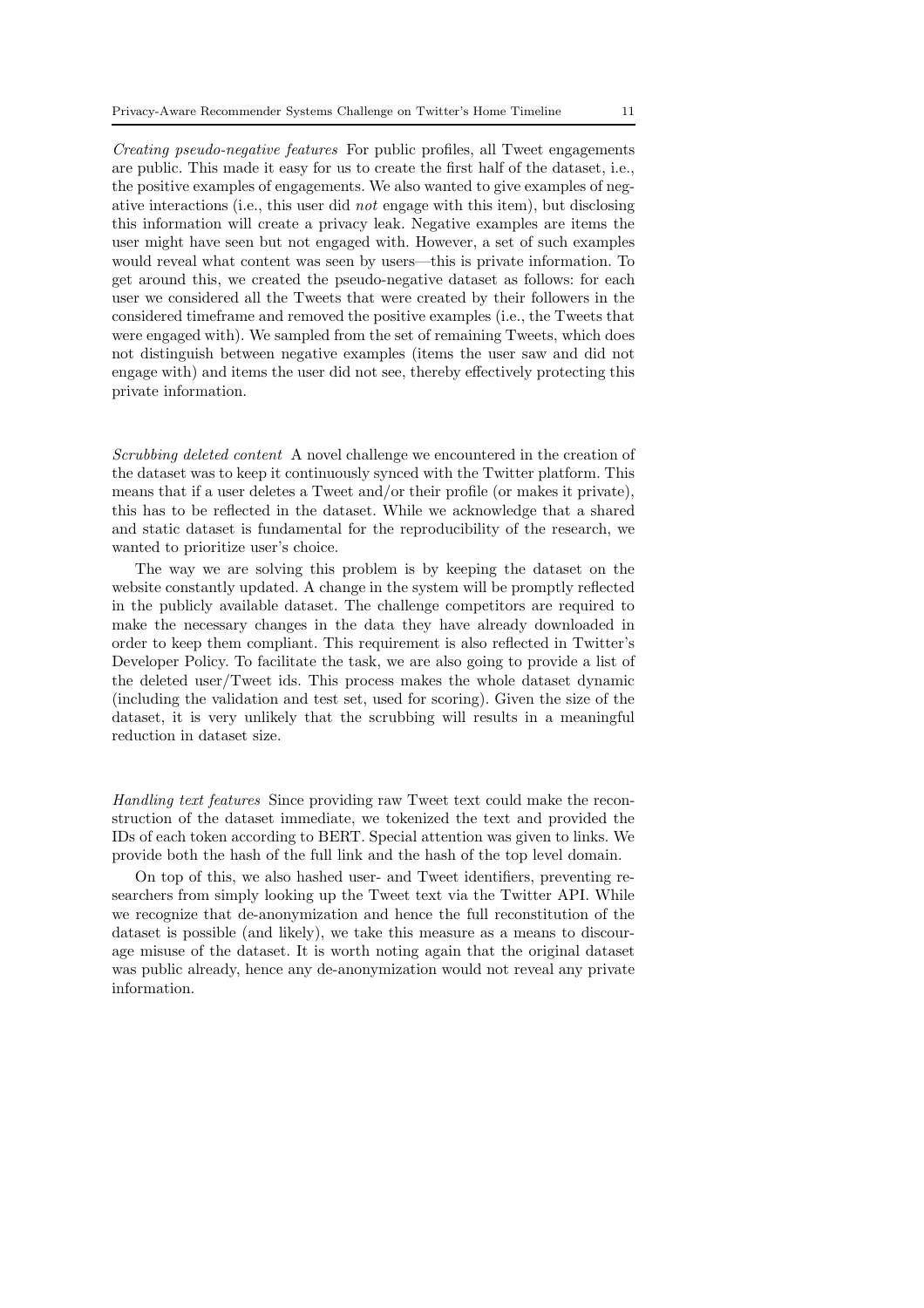# 5.1.3 User sampling

We took some extra precautions to make sure that the set of users that have positive engagements is similar to the set of users that had negative/no engagements. This is to give researchers more insight into specific users' histories. Separate uniform sampling for positives and negatives at Twitter's scale would have led to mostly disjoint user sets.

## 5.2 Metrics

In the following the two metrics used to evaluate the performance of a model are presented.

## 5.2.1 Relative Cross Entropy

Relative Cross Entropy (RCE) corresponds to the improvement of a prediction relative to the straw man, or the naive prediction, measured in cross entropy (CE). The naive prediction corresponds to the case that does not take into account the user and Tweet features, e.g., it always predicts the average (observed) CTR of the training set. Suppose the average CE of the naive prediction is  $CE_{naive}$  and average CE of the prediction to be evaluated is  $CE_{pred}$ . then RCE is defined as  $(CE_{naive} - CE_{pred}) \times 100 / CE_{naive}$ . Note that the lower the CE the better the quality of the predictions, so the higher the RCE. The benefit of using RCE is that we can obtain a confident estimate of whether the model is under or over performing the naive prediction.

# 5.2.2 Area Under the Precision-Recall Curve (PR-AUC)

Recall is equivalent to the true positive rate (or sensitivity) in a classification problem, while precision is the same as positive predictive value. Reviewing both precision and recall is particularly useful in cases there is an imbalance in the observations between two classes. The Area Under the Precision-Recall Curve (PR-AUC) is a commonly used evaluation metric and is more sensitive than AUC on skewed data.

## 5.3 Baseline

In this section, we will describe a simple baseline model architecture that works with the provided data format. It mainly constitutes of the following feature embedding and prediction components.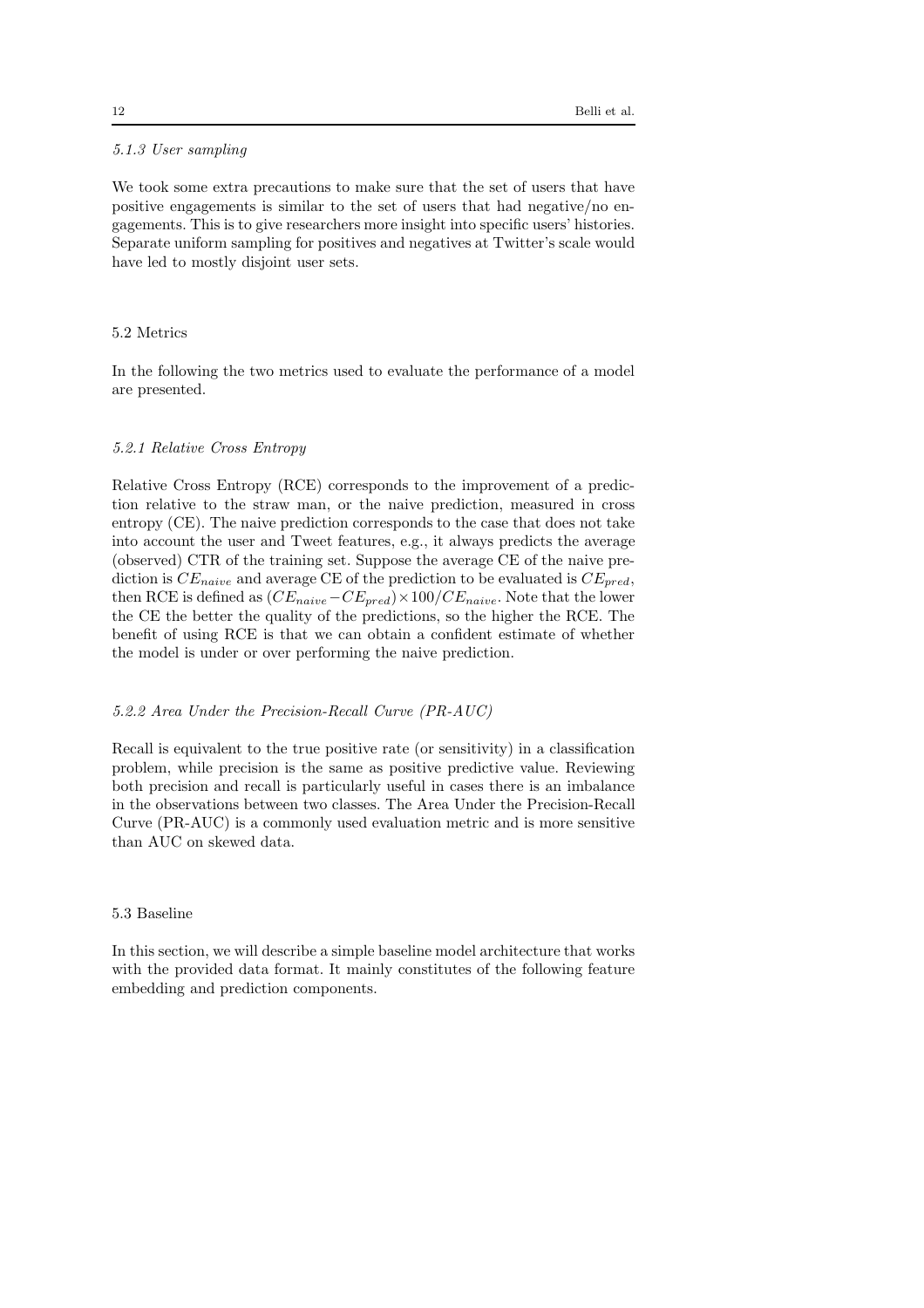#### 5.3.1 Numeric Features

For a numeric feature  $num_i$  (e.g., follower count), we compute  $n_q$  quantiles based on its cumulative distribution function and create  $n_q + 1$  buckets,  $(-\infty, q_i^1), ..., [-q_i^j, q_i^{j+1}), ..., [-q_i^{n_q}, +\infty)$ , where  $q_i^j$  denotes the  $j^{th}$  quantile. Note that we also reserve an extra bucket for missing feature values. The feature  $num_i$  is then bucketized into a one-hot encoded representation  $e_i \in \mathbb{R}^{n_q+2}$ , where  $e_i^j = 1$  if  $num_i$  falls into the  $j^{th}$  bucket.

#### 5.3.2 Categorical Features

For categorical features  $c_i$  (e.g., Tweet language), we one-hot encode them in  $\mathbb{R}^{N_{c_i}+1}$  where  $N_{c_i}$  denotes the cardinally of the vocabulary. We reserve one extra dimension for out-of-vocabulary item. Binary features are considered a type of categorical features.

### 5.3.3 Id Features

For ID features  $id_i$ , the vocabulary is either unknown or of extremely large cardinality (e.g. user or Tweet id), we choose to hash  $id_i$  into number, and then mod it into a given number of buckets.

### 5.3.4 Tweet Text

The text of the Tweet is tokenized and embedded using Chaos Free Recurrent Neural Network (CFRNN) [\[30\]](#page-15-1), chosen for computational efficiency and stability. In the datset we release the list of integers  $(s_1, ..., s_l)$  corresponding to the index of the token in the embedding.

### 5.3.5 Model

For Numeric, Categorical, and ID Features, the corresponding one-hot encodings are converted to dense representations of size 16, then concatenated along with Tweet feature embedding (embedding size 16). The obtained feature vector is then fed into a 3 layer multi-layer perceptron (hidden state size is 128, 64 and 32, activation function is leaky ReLU) to do the final predictions, in which the output size of the model is 4, corresponding to 4 engagement classes (Like, Reply, Retweet, and Retweet with comment). Since these four types of engagement are not mutually exclusive we use a sigmoid rather than softmax as the activation function in the final layer.

For the baseline,  $n_q$  is set to 49, resulting in 50 buckets in total. We use the huber loss [\[31\]](#page-15-2) for each class and the model is trained with Adam optimizer [\[32\]](#page-15-3) and learning rate 0.001 for 1 million steps.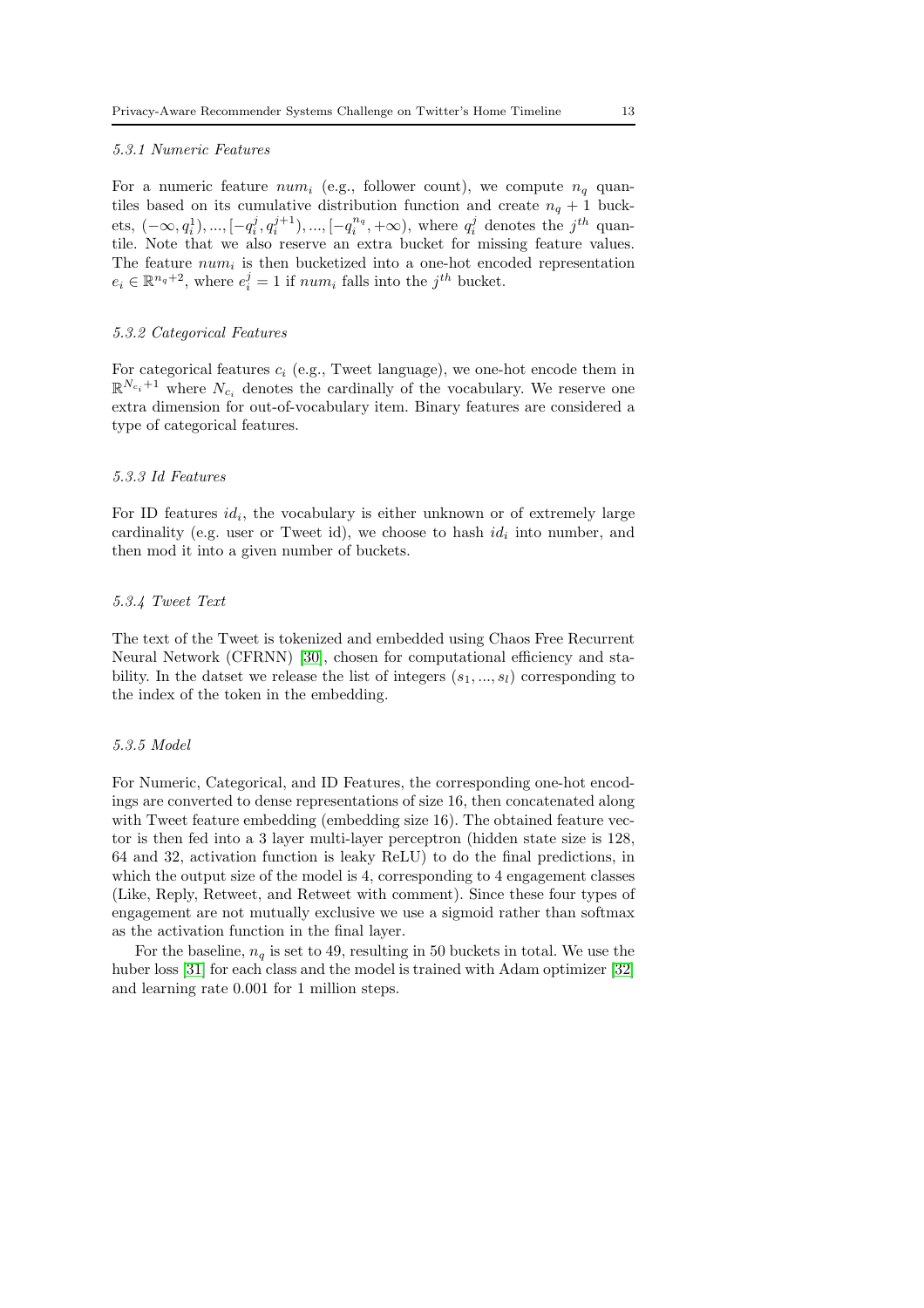## <span id="page-13-8"></span>6 Conclusion and Future Directions

In this paper we have provided an overview of a rather challenging task: predicting user engagement with Tweets. To this end, a detailed and formal problem definition is provided, a set of concrete, tangible challenges faced within a real-world environment, and a set of the state-of-the-art approaches to motivate and further explore the task. We described the RecSys Challenge and the publicly released large-scale dataset, being an invitation for the broader research community to tackle this task. Finally, we also provided details of an exemplary, baseline approach developed upon the described dataset.

As we briefly addressed in the paper, various challenges emerge when delivering content such as Tweets to a user, but surely, there are numerous to be further explored. For instance, contextual information can enrich the recommendation model in order to deliver more appropriate content according to the contextual situation of a user at hand [\[33\]](#page-15-4), which was also shown in [\[9\]](#page-14-0) by simply accounting for the time of day when the user is active. Furthermore, we mentioned that engagement is used as a proxy for content quality, but this does not have to be the case, a user could engage with a certain content even when they dislike it (this even being the reason for engaging with it). Certainly, the models are tuned to accurately predict the next Tweet a user is likely to engage with, but other issues should as well be considered, such as, serendipity, diversity, coverage, etc., with a goal to truly comprehend the relevance of the delivered content. To tackle these and many other challenges, to broaden the knowledge-base, it is crucial that the data describing such usercontent interactions is available for practitioners and researchers. Therefore, this paper is only a step forward to making a stronger cooperation between industry and academia.

## References

- <span id="page-13-1"></span><span id="page-13-0"></span>1. D. Murthy, *Twitter* (Polity Press, Cambridge, UK, 2018)
- <span id="page-13-2"></span>2. J. Bollen, H. Mao, X. Zeng, Journal of computational science 2(1), 1 (2011)
- 3. J. Weng, B.S. Lee, in *Fifth international AAAI conference on weblogs and social media* (AAAI Press, CA, USA, 2011), pp. 401–408
- <span id="page-13-3"></span>4. E. Aramaki, S. Maskawa, M. Morita, in *Proceedings of the Conference on Empirical Methods in Natural Language Processing* (Association for Computational Linguistics, USA, 2011), EMNLP '11, p. 1568–1576
- <span id="page-13-4"></span>5. G. Coppersmith, M. Dredze, C. Harman, in *Proceedings of the workshop on computational linguistics and clinical psychology: From linguistic signal to clinical reality* (Association for Computational Linguistics, USA, 2014), pp. 51–60. DOI 10.3115/v1/W14-3207
- <span id="page-13-5"></span>6. B. O'dea, S. Wan, P.J. Batterham, A.L. Calear, C. Paris, H. Christensen, Internet Interventions 2(2), 183 (2015)
- <span id="page-13-6"></span>7. Y. Duan, L. Jiang, T. Qin, M. Zhou, H.Y. Shum, in *Proceedings of the 23rd International Conference on Computational Linguistics* (Association for Computational Linguistics, USA, 2010), COLING '10, p. 295–303
- <span id="page-13-7"></span>8. K. Chen, T. Chen, G. Zheng, O. Jin, E. Yao, Y. Yu, in *Proceedings of the 35th International ACM SIGIR Conference on Research and Development in Information Retrieval* (Association for Computing Machinery, New York, NY,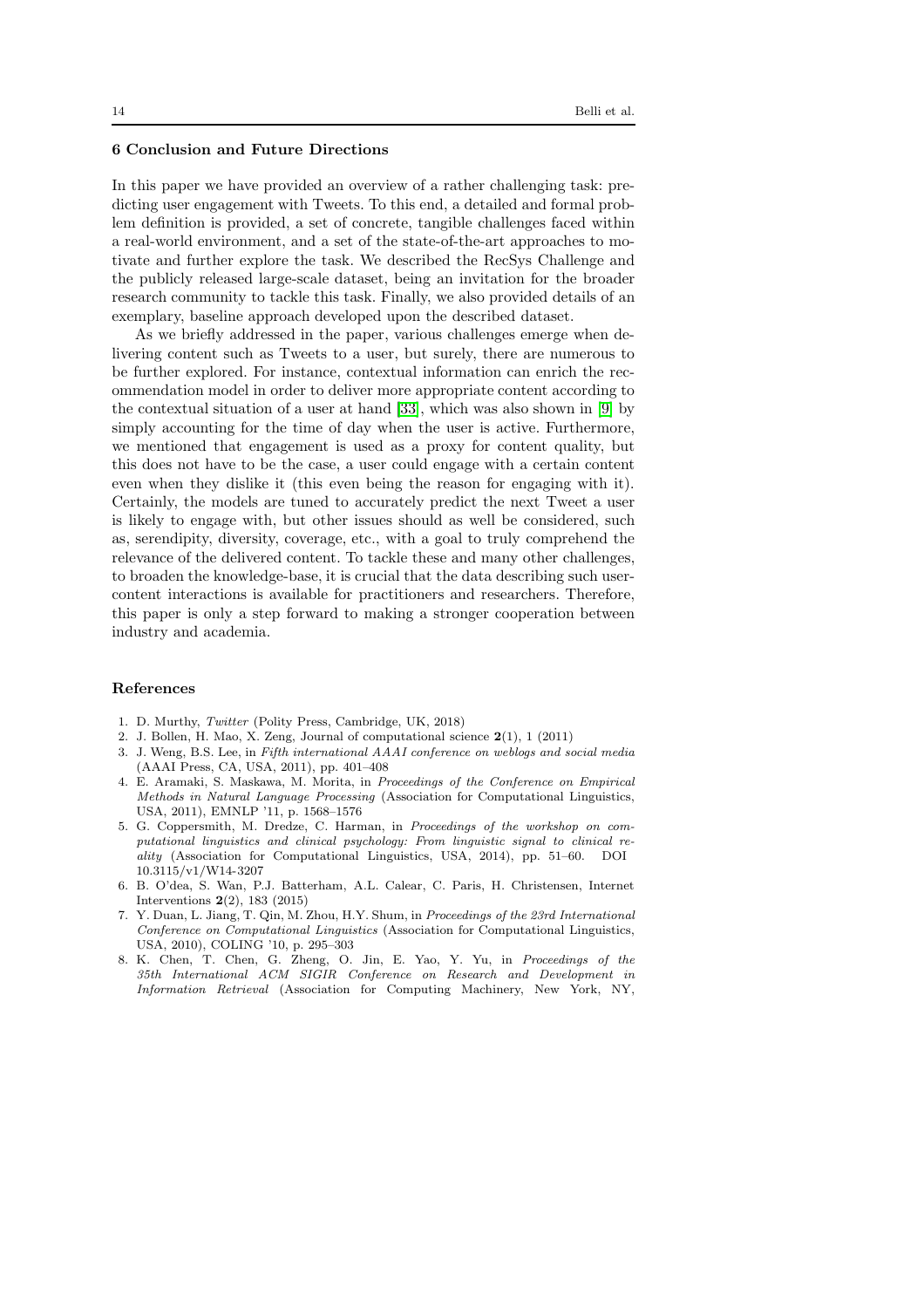USA, 2012), SIGIR '12, p. 661–670. DOI 10.1145/2348283.2348372. URL <https://doi.org/10.1145/2348283.2348372>

- <span id="page-14-0"></span>9. C. De Maio, G. Fenza, M. Gallo, V. Loia, M. Parente, Future Generation Computer Systems 93, 924 (2019)
- <span id="page-14-1"></span>10. M. Pennacchiotti, F. Silvestri, H. Vahabi, R. Venturini, in *Proceedings of the 21st ACM International Conference on Information and Knowledge Management* (Association for Computing Machinery, New York, NY, USA, 2012), CIKM '12, p. 165–174. DOI 10.1145/2396761.2396786. URL <https://doi.org/10.1145/2396761.2396786>
- <span id="page-14-2"></span>11. B.P. Knijnenburg, M.C. Willemsen, Z. Gantner, H. Soncu, C. Newell, User Modeling and User-Adapted Interaction 22(4), 441 (2012). DOI 10.1007/s11257-011-9118-4. URL <https://doi.org/10.1007/s11257-011-9118-4>
- <span id="page-14-4"></span><span id="page-14-3"></span>12. T.Y. Liu, et al., Foundations and Trends $\widehat{\mathbb{R}}$  in Information Retrieval 3(3), 225 (2009)
- 13. F. Monti, M. Bronstein, X. Bresson, in *Proceedings of the 31st International Conference on Neural Information Processing Systems* (Curran Associates Inc., Red Hook, NY, USA, 2017), NIPS'17, p. 3700–3710
- <span id="page-14-5"></span>14. T. Mikolov, I. Sutskever, K. Chen, G. Corrado, J. Dean, in *Proceedings of the 26th International Conference on Neural Information Processing Systems - Volume 2* (Curran Associates Inc., Red Hook, NY, USA, 2013), NIPS'13, p. 3111–3119
- <span id="page-14-6"></span>15. T. Mikolov, K. Chen, G. Corrado, J. Dean. Efficient estimation of word representations in vector space (2013)
- <span id="page-14-7"></span>16. T. Mikolov, W.t. Yih, G. Zweig, in *Proceedings of the 2013 Conference of the North American Chapter of the Association for Computational Linguistics: Human Language Technologies* (Association for Computational Linguistics, Atlanta, Georgia, 2013), pp. 746–751. URL <https://www.aclweb.org/anthology/N13-1090>
- <span id="page-14-8"></span>17. J. Devlin, M.W. Chang, K. Lee, K. Toutanova. Bert: Pre-training of deep bidirectional transformers for language understanding (2018)
- <span id="page-14-9"></span>18. D. Shiebler, L. Belli, J. Baxter, H. Xiong, A. Tayal. Fighting redundancy and model decay with embeddings (2018)
- <span id="page-14-10"></span>19. X. He, L. Liao, H. Zhang, L. Nie, X. Hu, T.S. Chua, in *Proceedings of the 26th International Conference on World Wide Web* (International World Wide Web Conferences Steering Committee, Republic and Canton of Geneva, CHE. 2017). WWW '17. p. 173-182. DOI 10.1145/3038912.3052569. URL CHE, 2017), WWW '17, p. 173–182. DOI 10.1145/3038912.3052569. URL <https://doi.org/10.1145/3038912.3052569>
- <span id="page-14-11"></span>20. H.T. Cheng, L. Koc, J. Harmsen, T. Shaked, T. Chandra, H. Aradhye, G. Anderson, G. Corrado, W. Chai, M. Ispir, R. Anil, Z. Haque, L. Hong, V. Jain, X. Liu, H. Shah, in *Proceedings of the 1st Workshop on Deep Learning for Recommender Systems* (Association for Computing Machinery, New York, NY, USA, 2016), DLRS 2016, p. 7–10. DOI 10.1145/2988450.2988454. URL <https://doi.org/10.1145/2988450.2988454>
- <span id="page-14-12"></span>21. H. Guo, R. TANG, Y. Ye, Z. Li, X. He, in *Proceedings of the Twenty-Sixth International Joint Conference on Artificial Intelligence* (International Joint Conferences on Artificial Intelligence Organization, CA, USA, 2017), pp. 1725–1731. DOI 10.24963/ijcai.2017/239
- <span id="page-14-13"></span>22. R. Wang, B. Fu, G. Fu, M. Wang, in *Proceedings of the ADKDD'17* (Association for Computing Machinery, New York, NY, USA, 2017), ADKDD'17. DOI 10.1145/3124749. 3124754. URL <https://doi.org/10.1145/3124749.3124754>
- <span id="page-14-14"></span>23. M. Naumov, D. Mudigere, H.J.M. Shi, J. Huang, N. Sundaraman, J. Park, X. Wang, U. Gupta, C.J. Wu, A.G. Azzolini, et al. Deep learning recommendation model for personalization and recommendation systems (2019)
- <span id="page-14-15"></span>24. J. Lian, X. Zhou, F. Zhang, Z. Chen, X. Xie, G. Sun, in *Proceedings of the 24th ACM SIGKDD International Conference on Knowledge Discovery & Data Mining* (Association for Computing Machinery, New York, NY, USA, 2018), KDD '18, p. 1754–1763. DOI 10.1145/3219819.3220023
- <span id="page-14-17"></span><span id="page-14-16"></span>25. Y. Koren, R. Bell, C. Volinsky, Computer 42(8), 30 (2009)
- 26. O. Chapelle, E. Manavoglu, R. Rosales, ACM Transactions on Intelligent Systems and Technology (TIST) 5(4), 61 (2015)
- <span id="page-14-19"></span><span id="page-14-18"></span>27. B.H. Bloom, Communications of the ACM 13(7), 422 (1970)
- 28. L. Sweeney, in *Proceedings: a conference of the American Medical Informatics Association. AMIA Fall Symposium* (Hanley & Belfus, Inc., Nashville, TN, USA, 1997), p. 51—55. URL <https://europepmc.org/articles/PMC2233452>